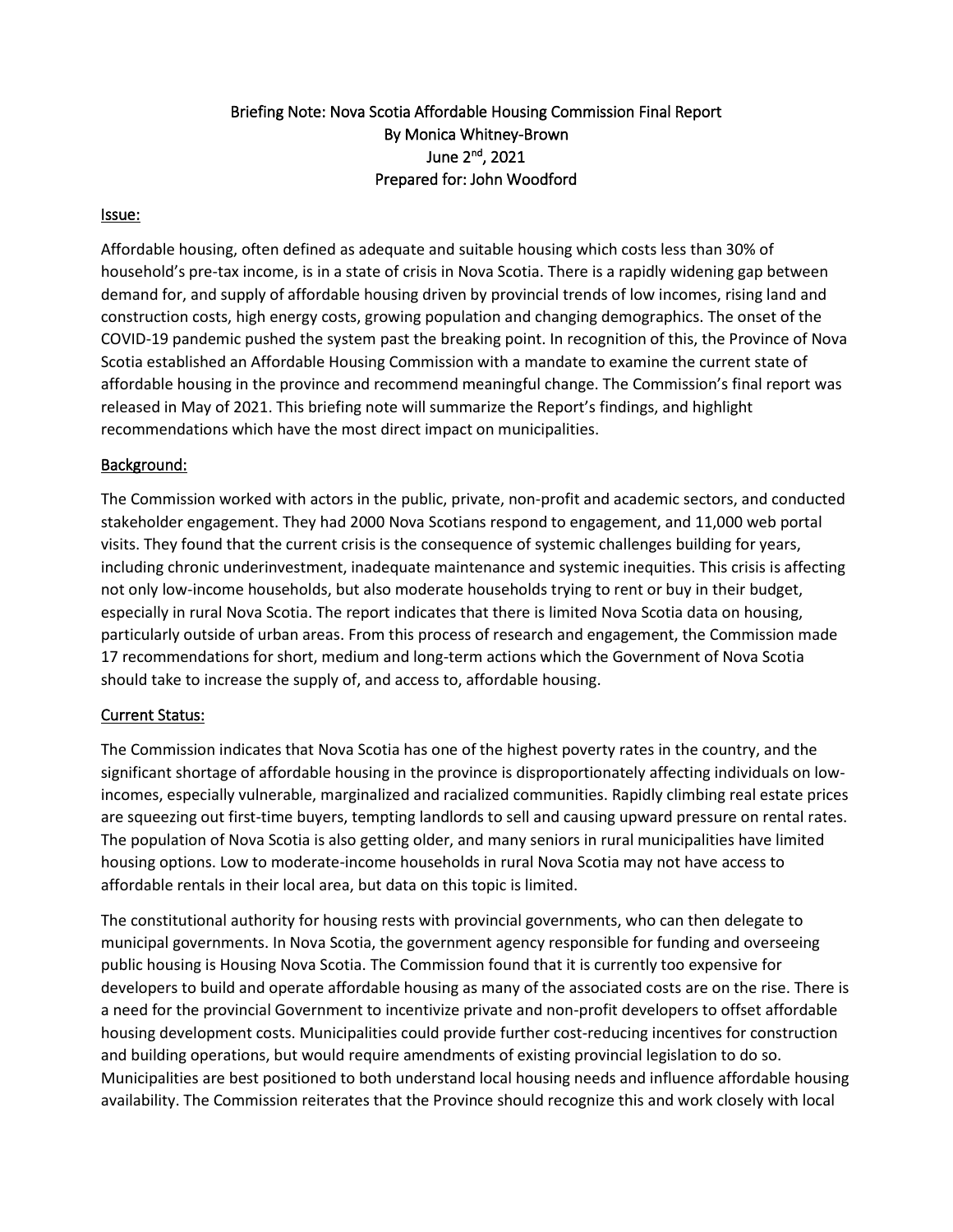governments, but that Municipal stakeholders have cautioned that they do not currently have the capacity to take on housing as a core purpose without additional resources.

#### Key Considerations for Municipalities:

The main output of the final report is in the submission of 17 recommendations to the Government of Nova Scotia. Among these are several foundational actions which must be done to enable the rest. Four of the actions also include Quick Start investments, which the Commission has proposed the government commit to funding at \$25 million within 100 days of the report's publication to immediately increase supply and access to affordable housing. The bulk of this funding (\$20 million) is to support the creation of more affordable housing, prioritizing a mixed-income, multi-partner approach. This recommendation has limited direct impact on municipalities, but may result in partnership work. The Commission recommends the Province spend \$2.5 million to create a Community Housing Growth Fund with sector organizations, and \$2 million to modernize the provincially-owned stock.

Of the 17 recommendations, seven have the most direct impact on municipalities (table 1). These seven recommendations cover a number of critical success factors and actions the Government of Nova Scotia is encouraged to take which directly involve or impact municipalities (table 2). The main impact of these recommendations for municipalities are suggested legislative changes to the Municipal Government Act. The Commission recommends creating a new legislative framework, increasing Municipal authority to allocate funds for private sector development, create or protect affordable homes, eliminate or minimize municipal taxes or fees for affordable housing developments, use inclusionary zoning, in lieu of bonus zoning chares, allow municipalities to waive, and reduce or defer payment of certain fees for non-market rentals. Two of the recommendations also suggest the Province adopt measures requiring secondary suites, shared housing, rooming houses, tiny homes, backyard suites, laneway houses, and other low-cost housing models to be permitted in residential zones across the province. The majority of these actions are recommended to be undertaken in the short-term. The Report also recommends the Province support municipalities to compete a housing needs assessment and initiate a review of existing municipal development processes and regulations this fiscal year. Recommendation 5, *Empower municipalities to become key partners in affordable housing* includes a Quick-Start action which calls on the Nova Scotia Government to invest \$500,000 to support municipalities to complete these housing needs assessments and establish a housing baseline to plan from. Beyond that there is no recommendation for specific financial support to Municipalities associated with recommendations, but the report states that determining exact investment figures was not possible at this time given the lack of local level data. Instead, the report calls on the Government to partner and work with municipalities, support municipalities and provide financial incentives for municipalities to develop regional housing strategies and improve or expand local infrastructure required to attract housing investment.

### Conclusion:

The impact which this report has on Municipalities will depend on the extent to which the Province decides to implement the recommendations of the Commission. If all recommendations are put into place, it could significantly increase the authority of Municipalities to enact provisions which encourage the development of affordable housing within their communities. Overall, the report paints a stark picture of an affordable housing system in Nova Scotia which has been chronically underfunded and relies on outdated funding models which hinders private affordable housing development and municipal capacities. The Commission calls for a broad scale overhaul of affordable housing in this province, and municipalities will be implicated in many of the proposed changes.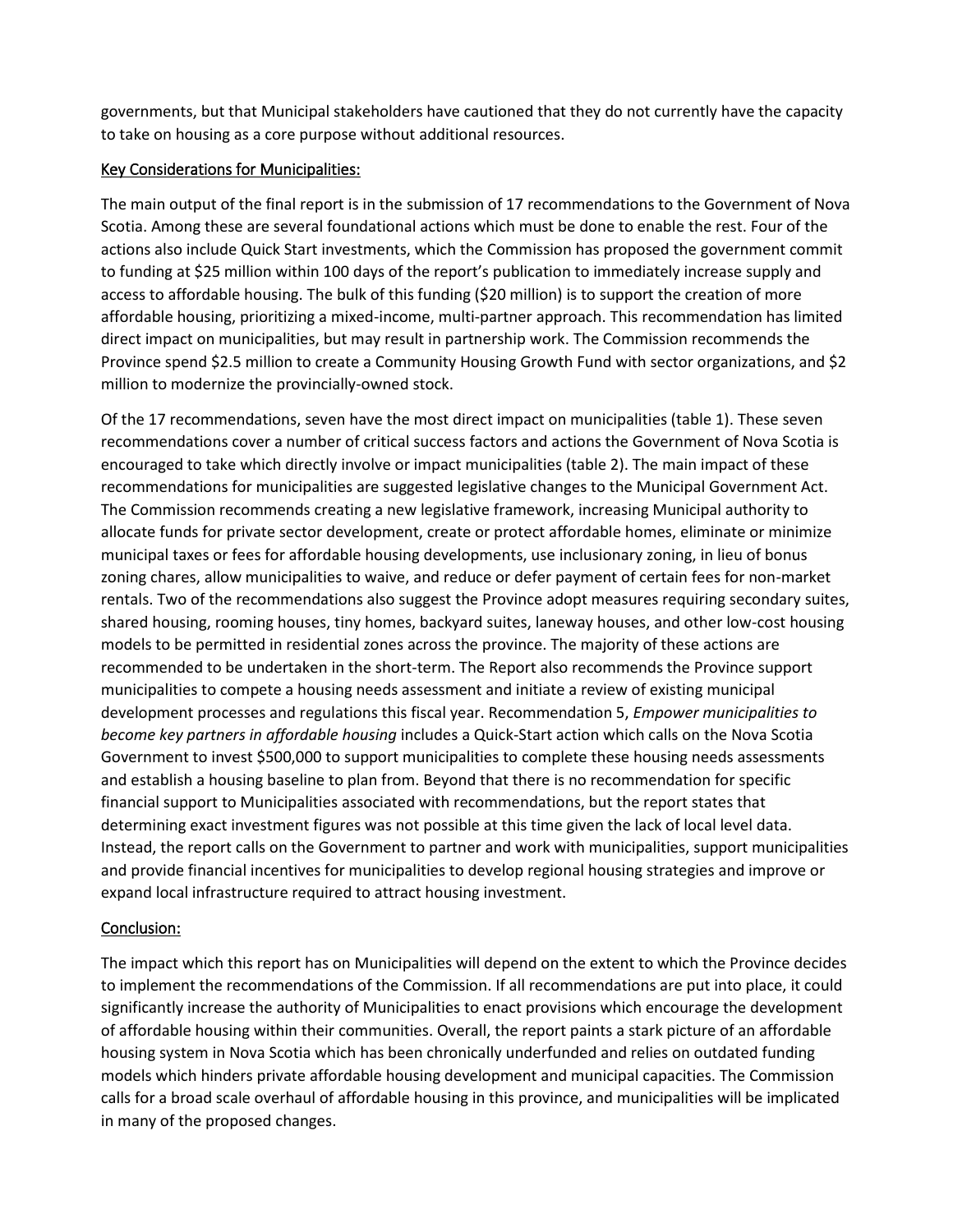# Table 1: NS Affordable Housing Commission Recommendations with those relevant to municipalities highlighted

| Recommendation                                                                                                 | Timeline                                                                                   |
|----------------------------------------------------------------------------------------------------------------|--------------------------------------------------------------------------------------------|
| 1. Establish an arm's length independent<br>provincial housing entity                                          | Short term action - 2021/22: Laying the Foundation (Must-<br>do to enable the rest)        |
| 2. Recognize housing as a key strategic sector for<br>economic growth, health, and social equity               | Short term action - 2021/22: Laying the Foundation (Must-<br>do to enable the rest)        |
| 3. Modernize provincial legislation and<br>regulations                                                         | Short term action - 2021/22: Laying the Foundation (Must-<br>do to enable the rest)        |
| 4. Develop a long-term provincial housing<br>strategy                                                          | Mid-term action (2022/23 - 2023/24): Laying the<br>Foundation (Must-do to enable the rest) |
| 5. Empower Municipalities to become key<br>partners in affordable housing                                      | Short term action - 2021/22                                                                |
| 6. Support the creation of more affordable<br>housing, prioritizing a mixed-income, multi-<br>partner approach | Short term action - 2021/22                                                                |
| 7. Reduce costs for new affordable housing                                                                     | Mid-term action (2022/23 - 2023/24)                                                        |
| 8. Reduce regulatory and non-cost barriers of<br>new development                                               | Mid-term action (2022/23 - 2023/24)                                                        |
| 9. Prevent the loss of affordable homes                                                                        | Mid-term action (2022/23 - 2023/24)                                                        |
| 10. Build community housing capacity                                                                           | Mid-term action (2022/23 - 2023/24)                                                        |
| 11. Transform our public housing model                                                                         | Mid-term action (2022/23 - 2023/24)                                                        |
| 12. Expand housing options that meet the needs<br>of seniors + vulnerable Nova Scotians                        | Mid-term action (2022/23 - 2023/24)                                                        |
| 13. Provide targeted resources and supports for<br>vulnerable and underrepresented communities                 | Mid-term action (2022/23 - 2023/24)                                                        |
| 14. Enhance renter protections, equitable access,<br>and better functioning conditions for rental<br>housing   | Mid-term action (2022/23 - 2023/24)                                                        |
| 15. Address the specific needs of rural and non-<br>urban communities                                          | Long-term action $-2024/25 - 2025/26$                                                      |
| 16. Improve access to rental housing data                                                                      | Mid-term action (2022/23 - 2023/24)                                                        |
| 16. Support innovation and promote cross-<br>sectoral partnerships                                             | Long-term action $- 2024/25 - 2025/26$                                                     |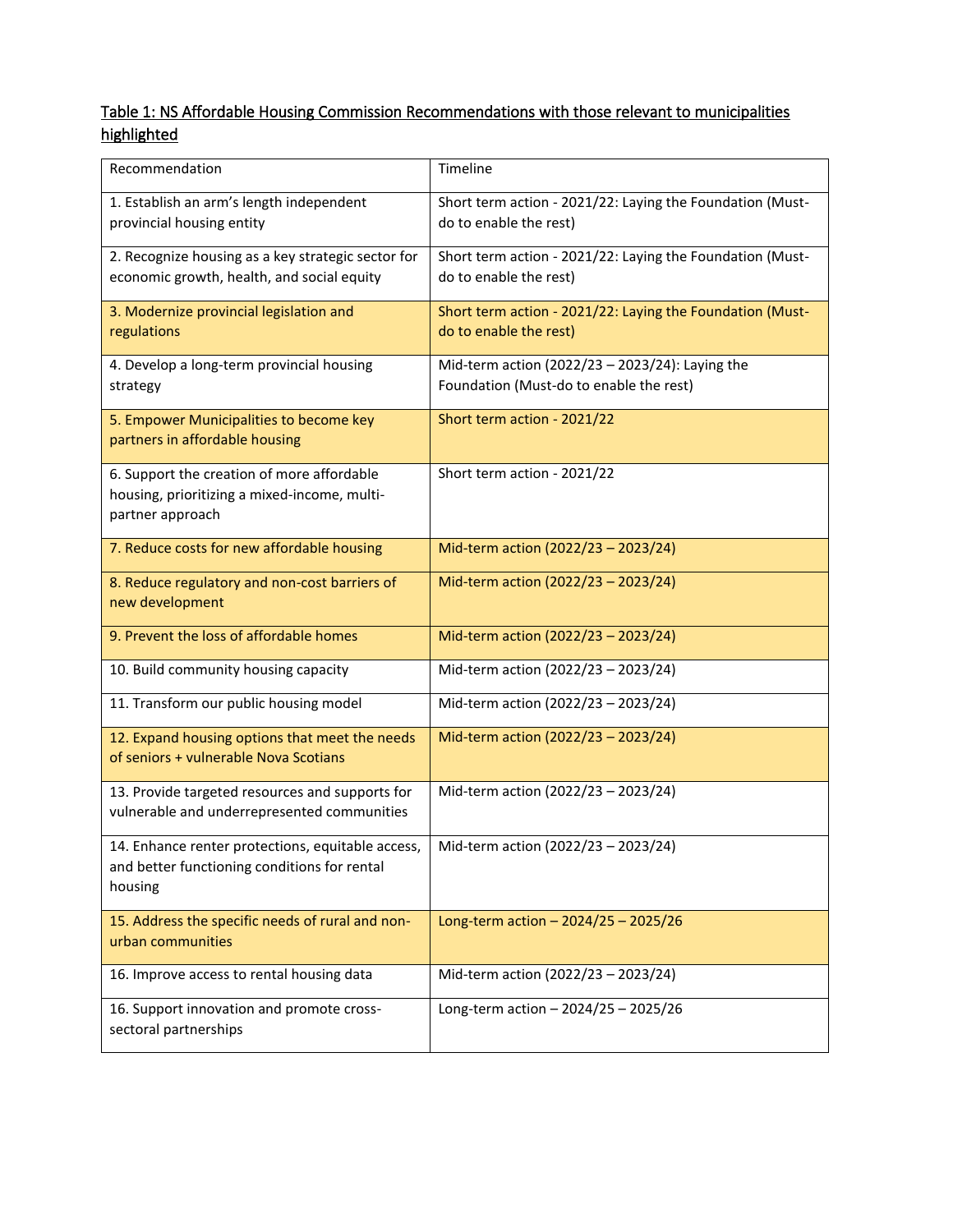## Table 2: NS Affordable Housing Commission municipally- relevant recommendations with associated actions and critical success factors

| Recommendation     | Timeline     | <b>Actions and Critical Success Factors</b>                        |
|--------------------|--------------|--------------------------------------------------------------------|
| 3. Modernize       | Short term   | · Review and amend the pertinent provincial legislation and        |
| provincial         | action -     | regulations necessary to implement the Commission's                |
| legislation and    | 2021/22      | recommendations. Entails changes to Municipal Gov't Act, HRM       |
| regulations        | (Must-do to  | Charter, Residential Tenancies Act                                 |
|                    | enable the   | · Create new legislative framework to allow Municipalities to      |
|                    | rest)        | allocate funds for private sector development, generate new        |
|                    |              | revenues, create or protect affordable homes, provide              |
|                    |              | incentives and adopt inclusionary zoning                           |
|                    | Short term   | · Recognize municipalities as a key partner in affordable housing  |
| 5. Empower         |              |                                                                    |
| Municipalities to  | action -     | · Amend Municipal Gov't Act and HRM Charter to grant local         |
| become key         | 2021/22      | govs authority to eliminate or minimize municipal taxes, fees or   |
| partners in        |              | changes for affordable housing developments, including             |
| affordable         |              | partnering with private sector                                     |
| housing            |              | · Authorize municipalities to use inclusionary zoning in private   |
|                    |              | development in lieu of bonus zoning charges                        |
|                    |              | · Ensure municipalities have adequate support and resources to     |
|                    |              | complete a housing needs assessment                                |
|                    |              | <b>QUICK-START ACTION</b>                                          |
|                    |              | · Recommend NS Gov't invest \$500,000 for supporting               |
|                    |              | municipalities to complete housing needs assessment and            |
|                    |              | establish a baseline from which to plan                            |
| 7. Reduce costs    | Mid-term     | · This fiscal year, authorize municipalities to waive, reduce, or  |
| for new            | action       | defer the payment of certain construction-related fees on new      |
| affordable         | $(2022/23 -$ | construction or preservation of market and non-market rental       |
| housing            | 2023/24)     | housing                                                            |
|                    |              | · Create a program to use vacant or under-utilized public land     |
|                    |              | (including municipal) for affordable housing and incentivize their |
|                    |              | development.                                                       |
|                    |              | · Allocate additional density in urban areas with high growth and  |
|                    |              | high demand by providing incentives for creation of affordable     |
|                    |              | housing over and above the allocated density                       |
|                    |              | . Explore the benefits of transferring public lands to support the |
|                    |              | creation of Community Land Trusts.                                 |
| 8. Reduce          | Mid-term     | · This fiscal year, initiate a review of municipal development     |
| regulatory and     | action       | processes and the impact of existing regulations                   |
| non-cost barriers  | $(2022/23 -$ | · Adopt measures to require that secondary suites and shared       |
| of new             | 2023/24)     | housing be permitted in all residential zones across the province. |
| development        |              | · Provide guidance and resources to municipal units on how to      |
|                    |              | modernize existing development regulations                         |
| 9. Prevent the     | Mid-term     | · Work with municipalities to create incentives for developers to  |
| loss of affordable | action       | retrofit existing units and make them affordable. Could include a  |
| homes              | $(2022/23 -$ | property tax reduction to create/ preserve affordable units.       |
|                    | 2023/24)     | · In collaboration with municipalities, create an initiative to    |
|                    |              | ensure that the number of units at or below average market         |